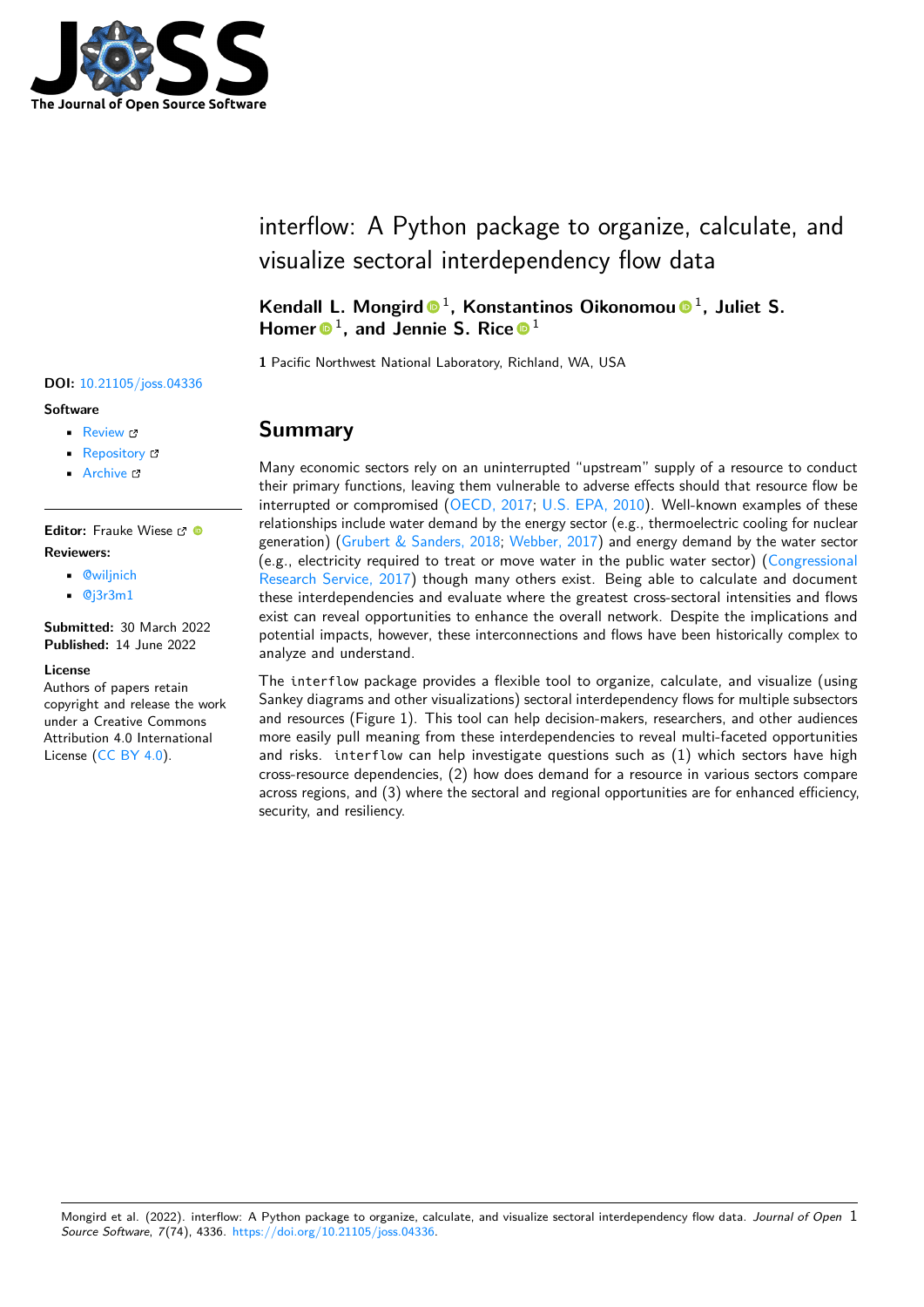



**Figure 1:** Example Sankey Diagrams Demonstrating the Flow of Two Resources Across Sectors in a Single Region.

# **Statement of Need**

The ability to calculate and organize sectoral interdependency data and evaluate where the greatest cross-sectoral intensities and flows exist can enhance network resilience and understanding across both sectors and regions. Historically, however, sectoral interdependency data can be difficult to find and complex to analyze, understand, and utilize. There is also significant variance in the availability of comprehensive and reproducible data sets, making it more difficult to build on prior research and make new advances. An open-source framework that can generate, organize, and visualize multisectoral interdependency data in a replicable manner would be advantageous to several audiences. This list can include researchers in energy, climate, water, agriculture, or other areas studying sectoral interactions as well as policymakers and regulators seeking information to better inform their decision-making. A generalizable tool that can identify where the interdependencies between sectors are, what their relative scale is, and how they compare across regions would contribute to advancement in several analytical spaces.

### **State of the Field**

To the best of our knowledge, there is no open-source software option available that facilitates the calculation, organization, and visualization of multiscale, multisector interdependencies in one place. Software exists for visualizing pre-calculated sectoral flow values as Sankey diagrams such as e!Sankey [\(iPoint-systems gmbh, 2022\)](#page-3-3), SDraw [\(DI Hans-Joerg Altenburger, 2022\)](#page-3-4), SankeyBuilder [\(Rob Potschka, 2022\)](#page-3-5), SankeyMATIC [\(Steve Bogart, 2022\)](#page-4-2), or the Python library matplotlib [\(Hunter, 2007\)](#page-3-6), but these tools do not offer a way to calculate the demand of a cross-resource type and build out new sectoral connections based on the result. While the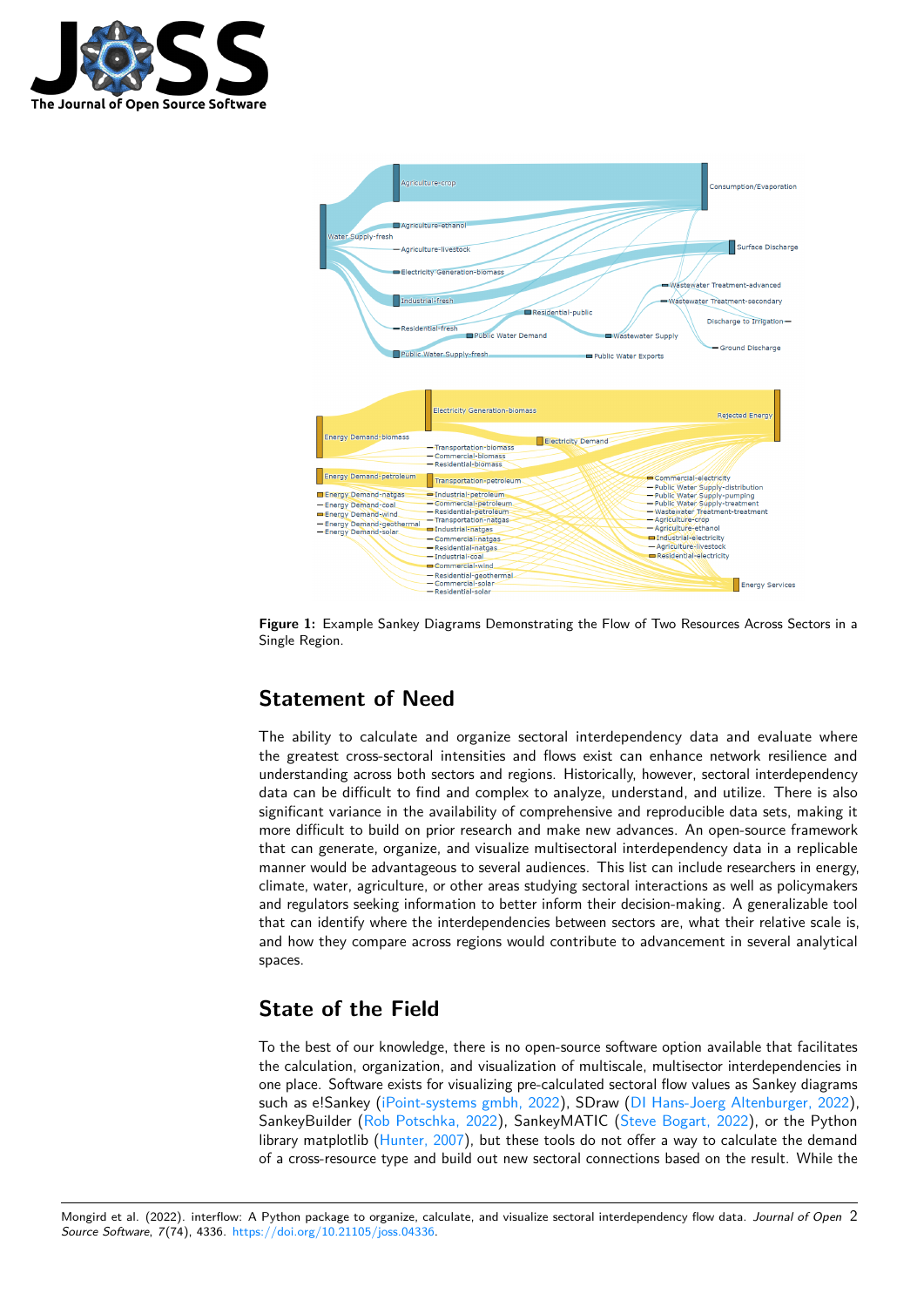

proprietary options in the above list (e!Sankey, SDraw, and SankeyBuilder) allow for complex customizability in diagram formatting and, in the case of e!Sankey, can also calculate input and output flow balances by node, none of the options listed (proprietary or open-source) offer a cross-unit computation capability. The interflow package aims to fill this gap and serve as a flexible and open-source option for conducting multi-resource sectoral interdependency data calculations, producing multisectoral datasets, and visualizing the results.

Sectoral interdependency analysis itself is not a new area of research [\(Curmi et al., 2013;](#page-3-7) [Greenberg et al., 2017;](#page-3-8) [Liu et al., 2016\)](#page-3-9), but the publications in this area typically return only the end-product of their analysis (e.g., output values or diagrams). The detailed methodology or algorithms developed to conduct their calculations are often not provided in an accessible or transparent manner. Researchers looking to build upon or modify the existing assumptions and data are left to redevelop the calculation structure from scratch as a result. The interflow package provides a consistent and open-source calculation framework to enable reproducibility.

## **Design and Methodology**

The interflow package iterates through a user-provided tabular input data to (1) collect known resource flow values (e.g., water demand) between provided sectors, (2) calculate new sector flow values for a secondary resource type from the initial flow (e.g., energy demand based on the water flow) using provided cross-resource intensity coefficients, and (3) build upstream and downstream sector connections to carry those calculated and collected flows. Collected and calculated flows are then compiled in a way that can be used in a variety of data visualization functions offered in the package. Figure 2 provides a simple illustrative example of how interflow calculates an energy flow based on a known water flow between the water supply and the public water supply sector, following each step described.



**Figure 2:** Simplified Example Workflow Diagram of Collection and Calculation of Sectoral Flow Data.

The basic methodology described above is repeated for all regions provided by the user in the input data. Though the interflow package comes equipped with extensive sample data to evaluate U.S. county-level water and energy flows across various sectors, it can conduct analysis for any region (e.g., country, province), any sector or group of sectors (e.g., electricity generation, agriculture), and any group of resources (e.g., water, energy, food, carbon, land) and is limited only by the input data that the user provides. More information on the input data requirements can be found in the [generalizability documentation.](https://pnnl.github.io/interflow/user_guide.html#generalizability) All code used to generate the sample water and energy input data for all US counties is additionally included as part of the package.

A Pandas DataFrame [\(McKinney & others, 2010\)](#page-3-10) containing collected and calculated flow

Mongird et al. (2022). interflow: A Python package to organize, calculate, and visualize sectoral interdependency flow data. Journal of Open 3 Source Software, 7(74), 4336. [https://doi.org/10.21105/joss.04336.](https://doi.org/10.21105/joss.04336)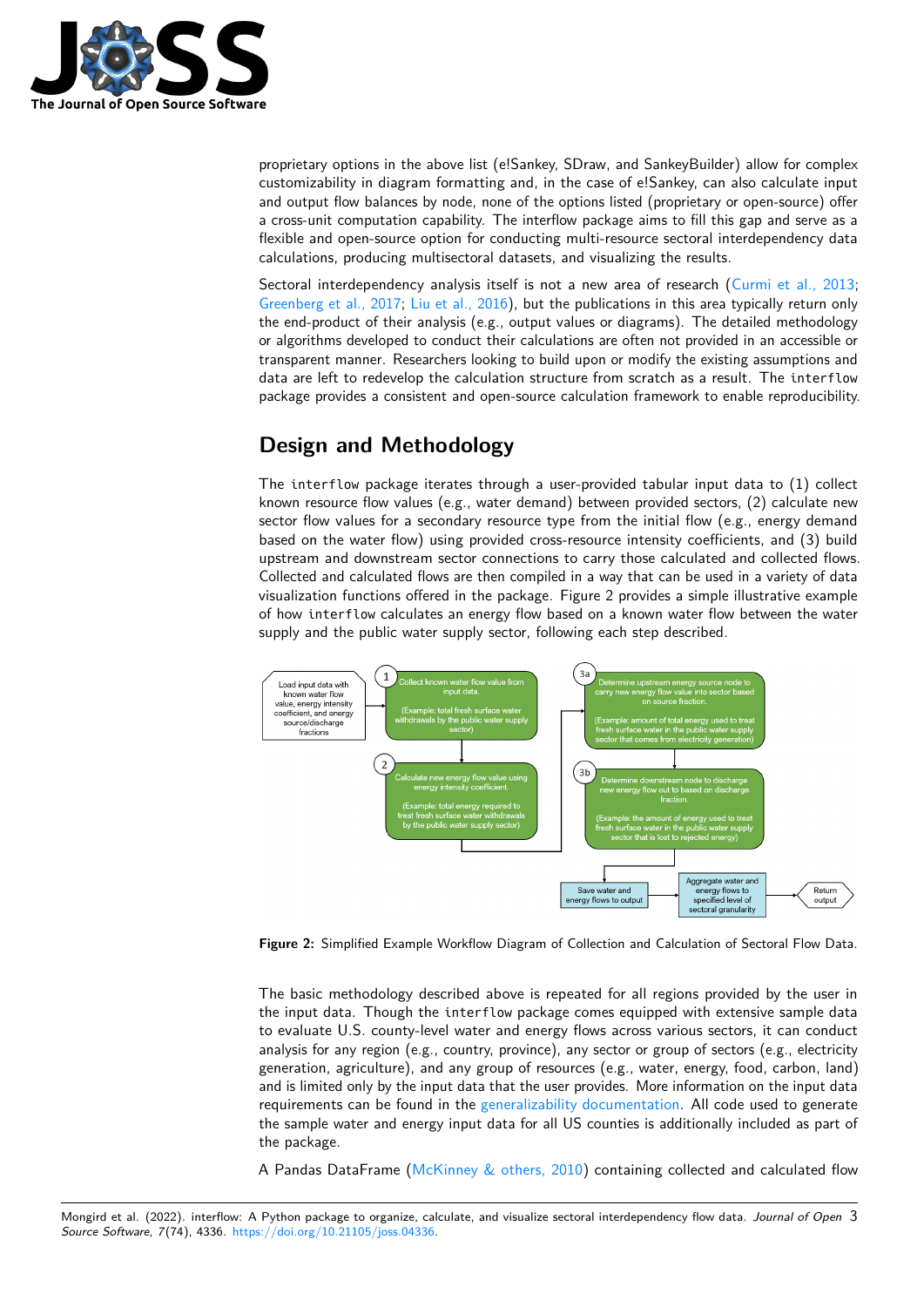

values between sectors for each region and resource type is returned as output from the calculate() function. The DataFrame output can be directly used with other package functions to generate a variety of visualizations which each utilize the Plotly Python package [\(Plotly Technologies Inc., 2015\)](#page-3-11) including (1) Sankey diagrams showing the network of flows across sectors for a chosen region, (2) stacked bar charts of inflow and outflow values for sectors in a region, and (3) a choropleth map to compare flow values across regions. The visualizations can be used to compare dependencies across and between sectors at various levels of sub-sector granularity. Given that interflow collects and calculates values for each region provided in the input data, the output can additionally be used for region-wise comparisons of flows and intensities. For more information on the key outputs see the [outputs documentation.](https://pnnl.github.io/interflow/user_guide.html#key-outputs)

### **Acknowledgements**

This research was supported by the U.S. Department of Energy, Water Power Technologies Office, as part of research in Integrated Water Power Resilience.

# **References**

- <span id="page-3-2"></span>Congressional Research Service. (2017). Energy-water nexus: The water sector's energy use. [PDF]. <https://sgp.fas.org/crs/misc/R43200.pdf>
- <span id="page-3-7"></span>Curmi, E., Fenner, R., & Richards, K. et al. (2013). Visualising a stochastic model of californian water resources using sankey diagrams. Water Resources Management, 27, 3035–3050. <https://doi.org/10.1007/s11269-013-0331-2>
- <span id="page-3-4"></span>DI Hans-Joerg Altenburger. (2022). The leading tool to create Sankey diagrams. [https://www.sdraw.com/](https://www.sdraw.com/%20)
- <span id="page-3-8"></span>Greenberg, H. R., Simon, A. J., Singer, S. L., & Shuster, E. P. (2017). Development of energywater nexus state-level hybrid sankey diagrams for 2010. [PDF]. [https://flowcharts.llnl.](https://flowcharts.llnl.gov/report) [gov/report](https://flowcharts.llnl.gov/report)
- <span id="page-3-1"></span>Grubert, E., & Sanders, K. T. (2018). Water Use in the United States Energy System: A National Assessment and Unit Process Inventory of Water Consumption and Withdrawals. Environmental Science & Technology, 52(11). <https://doi.org/10.1021/acs.est.8b00139>
- <span id="page-3-6"></span>Hunter, J. D. (2007). Matplotlib: A 2D graphics environment. Computing in Science & Engineering, 9(3), 90–95. <https://doi.org/10.1109/MCSE.2007.55>
- <span id="page-3-3"></span>iPoint-systems gmbh. (2022). e!Sankey - show the flow. <https://www.ifu.com/e-sankey/>
- <span id="page-3-9"></span>Liu, Y., Hejazi, M., Kyle, P., Kim, S. H., Davies, E., Miralles, D. G., Teuling, A. J., He, Y., & Niyogi, D. (2016). Global and regional evaluation of energy for water. Environmental Science & Technology, 50(17), 9736-9745. <https://doi.org/10.1021/acs.est.6b01065>
- <span id="page-3-10"></span>McKinney, W., & others. (2010). Data structures for statistical computing in python. Proceedings of the 9th Python in Science Conference, 445, 51–56. [https://doi.org/10.](https://doi.org/10.25080/Majora-92bf1922-00a) [25080/Majora-92bf1922-00a](https://doi.org/10.25080/Majora-92bf1922-00a)
- <span id="page-3-0"></span>OECD. (2017). The land-water-energy-nexus: Biophysical and economic consequences. https://read.oecd-ilibrary.org/environment/the-land-water-energy-nexus [9789264279360-en#page4](https://read.oecd-ilibrary.org/environment/the-land-water-energy-nexus_9789264279360-en#page4)
- <span id="page-3-11"></span>Plotly Technologies Inc. (2015). Collaborative data science. Plotly Technologies Inc. [https:](https://plot.ly) [//plot.ly](https://plot.ly)
- <span id="page-3-5"></span>Rob Potschka. (2022). SankeyBuilder. <http://sankeybuilder.com/>